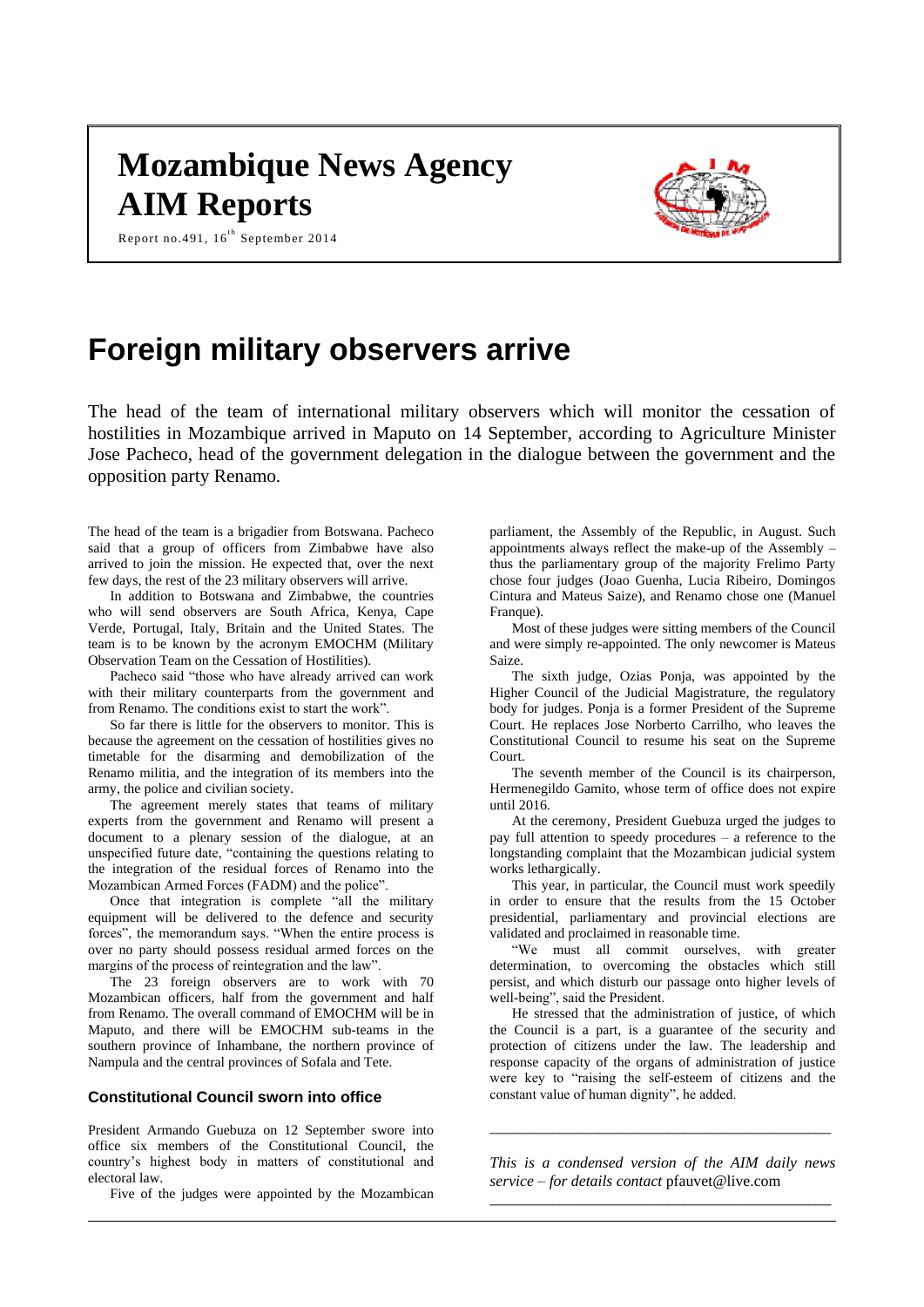# **Simango promises to upgrade access roads**

Daviz Simango, mayor of Beira and presidential candidate for the Mozambique Democratic Movement (MDM) has promised that, if elected, he will prioritise the construction of access road to facilitate rural trade.

Speaking in Tsangano district, in Tete, on 15 September, Simango said he had witnessed women waiting with their crops at the roadside, and all too often failing to sell them.

Tsangano produces potatoes in abundance – but Simango lamented that often the potatoes rotted, because buyers would not come along the existing roads to purchase them, and the farmers could not find transport to take them to market.

Simango said an MDM government would prioritise the construction of roads that would allow farmers to move their produce to market. It would also create companies specialising in the purchasing of agricultural produce, so that farmers could dedicate themselves exclusively to production without having to worry about selling their goods.

Simango attacked the call for "continuity" which has been one of the slogans of the ruling Frelimo Party. He mocked "continuity" and claimed it suggested that "Mozambicans don't want change and prefer to go on living with young people unemployed, teachers giving classes without basic conditions, and hospitals without trained staff or medicines".

Tsangano is on the border with Malawi, and Simango told the crowd "when you fall ill, you are obliged to go to Malawi for treatment, and there they humiliate you, by asking 'Don't you have a government in your country?'"

Simango also promised that, under the MDM, "regulos" (chiefs) would be given a proper wage. Speaking in the neighbouring district of Angonia, in Malitene locality, he said that some regulos had been used to destroy MDM flags.

"They destroy our flags, but they forget that their bosses receive wages every month, while the regulos just receive an allowance of 400 meticais (about 13 US dollars) every three months", Simango said. But in those municipalities governed by the MDM, the regulos were receiving a salary of 5,000 meticais a month, plus houses, transport and a fuel allowance.

# **President Guebuza campaigns for Nyusi in Inhambane**

President Armando Guebuza, in his capacity as president of the ruling Frelimo Party, returned to the campaign trail on 15 September, this time in the southern province of Inhambane, urging voters to ensure that the Frelimo candidate, former defence minister Filipe Nyusi, succeeds him as head of state.

Speaking at a rally held in Cumbana, in Jangamo district, President Guebuza declared that the heart of voting for Frelimo and for Nyusi "lies in the drum and the corn cob" – this is the Frelimo symbol and so any Frelimo supporter who is illiterate just has to look for this symbol on the ballot paper.

"This is the symbol you must always bear in mind", said President Guebuza. "It symbolises happiness and development".

President Guebuza stressed that the key building a successful Mozambique lay in national unity, and it was this that had allowed Frelimo to triumph in the war for independence.

"When we understood that we should not discriminate against anyone because of their colour, race, religion or anything else, it took us just 12 years to defeat the colonialism that had been installed in the country for 500 years", he said.

At the rally prayers were read out by representatives of various churches. President Guebuza said he regarded the prayers as "a blessing to help us see clearly the path ahead of us. They give us the conviction that the future of peace and unity is a reality in our country".

Earlier in the day, President Guebuza spoke in the coastal district of Inhassoro, and told his audience that older residents of the district would remember the days when Inhassoro lacked the most basic conditions for development. "We didn't have any banks, hospitals or electricity here", he said, "but today this is all a reality in Inhassoro thanks to the serious and responsible work of the Frelimo government".

To ensure continued growth, he urged, "on 15 October, whether the sun is shining, or whether it's raining, whether there's a wind or even a storm, and despite any small headache or stomach pain, you must all go and vote for development, peace and ever greater unity among Mozambicans".

#### **Nyusi promises to end border abuses**

Filipe Nyusi has promised to end abuses that occur on the border between Ngauma district, in the northern province of Niassa, and Malawi.

Speaking on 12 September in Massangulo, the Ngauma district capital, Nyusi pledged to do away with illicit charges imposed by border officials, and to create facilities so that Ngauma residents could cross the border more easily and bring back goods from Malawi for sale in Niassa.

Nyusi insisted that he is committed to rebuilding the 268 kilometre railway between the city of Cuamba and the provincial capital, Lichinga. This line is a spur off the northern corridor running from the port of Nacala to the Malawian border. Rehabilitation of the northern corridor in the late 1980s did not cover the branch line to Lichinga, and there has been no regular train service along this railway for about three decades.

The line used to be the means by which most goods reached Lichinga, the Niassa provincial capital. When the railway ceased operation Lichinga had to be supplied by road, a much more expensive undertaking which drove up the price of goods in the city.

Nyusi stated that the project to rebuild the line now has guaranteed funding. He also promised that, if he becomes President, he will ensure that the road from Cuamba to Lichinga is tarred. These were projects begun by the current president, Armando Guebuza, he said, and he has pledged to complete them since they are fundamental for the circulation of people and goods and for the development of Niassa.

"Making this happen depends only on your decisions", he told the Ngauma rally. "It depends on who you vote for on 15 October. But I'm sure Ngauma has no doubt that it should vote for Frelimo and its candidate".

The Frelimo programme, he continued, envisages the construction of more schools and hospitals and the expansion of electricity grid and the water supply network into Ngauma district, and all the administrative posts and localities of the interior.

Nyusi promised that any government he headed would support family agriculture, by providing technical assistance to peasant farmers and supplying improved seeds. He added he would also bank on the mechanization of agriculture, to make the most of the fertile lands of Ngauma.

"With mechanised agriculture, we shall ensure increased production and productivity, and we shall also create more jobs, particularly for young people", he stressed. But all of that would depend on electing Frelimo on 15 October.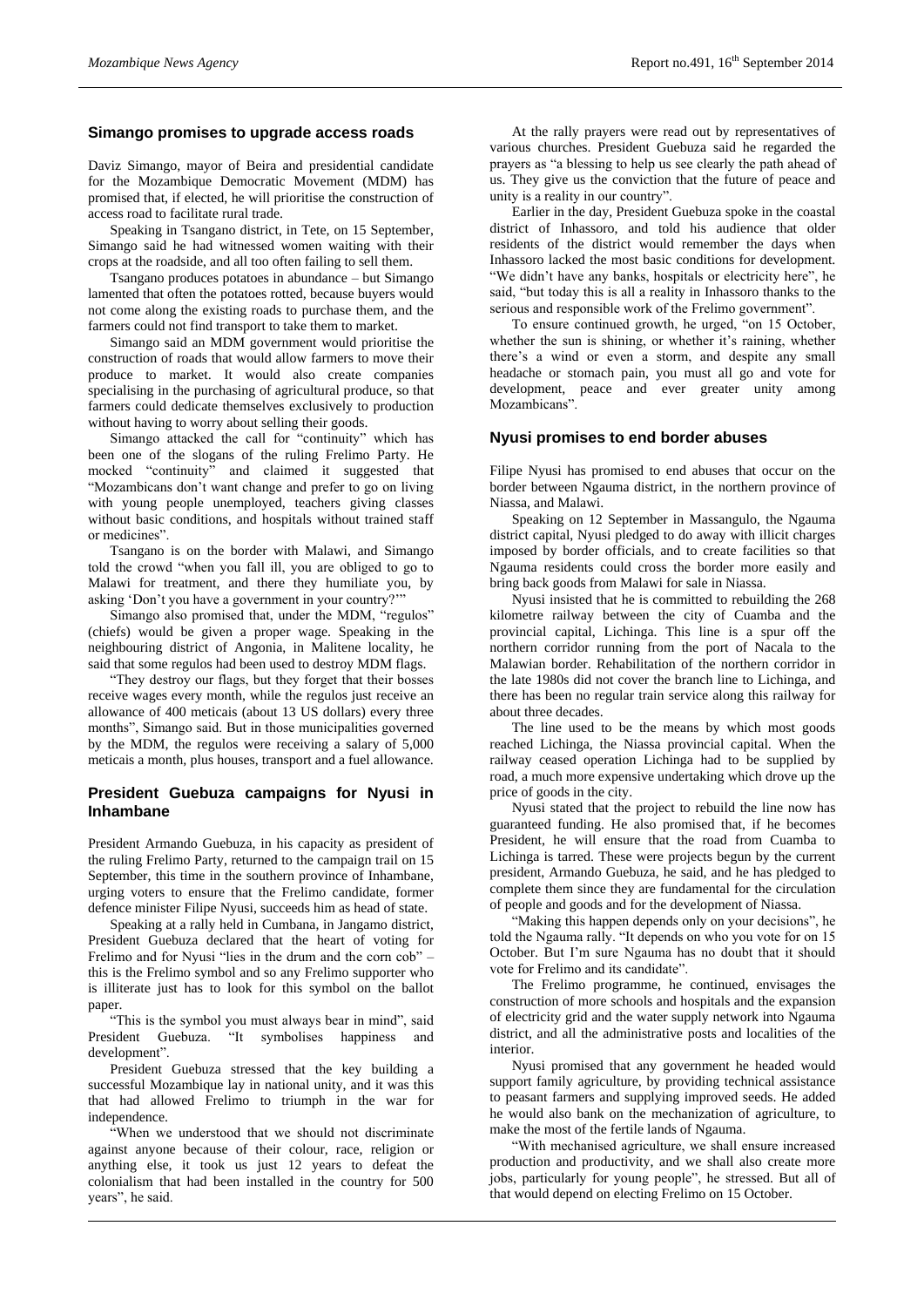# **Dhlakama visits Chimoio**

Renamo leader Afonso Dhlakama on 12 September surprised the population of Chimoio, capital of the central province of Manica, when he arrived unannounced at the local airport.

Dhlakama was expected in Chimoio on 16 September to launch his campaign for the 15 October presidential election. However, he decided to call in first at his home area of Mangunde, in Sofala province, where his father is "regulo" (chief) – and the easiest way of reaching Mangunde is via Chimoio.

Dhlakama was accompanied by armed bodyguards, part of the Renamo militia that must be disarmed and demobilised under the agreement signed by Dhlakama and President Armando Guebuza on 5 September. A police unit was rapidly mobilised to escort Dhlakama.

He did not wage campaign activities in Chimoio, but stopped briefly at the Renamo Manica provincial headquarters. He then left for Mangunde, where he intended to venerate the spirits of his ancestors.

Dhlakama's long term plans include returning to Maputo. He left his house in Maputo in 2009, and went to live in the northern city of Nampula. In October 2012, he moved to the central district of Gorongosa, and lived in Renamo military bases there until 4 September this year.

Commentators have pointed out that Dhlakama is taking a laid-back approach to the campaign, which started on 31 August. His two opponents, Frelimo's Filipe Nyusi and MDM's Daviz Simango, started to campaign on 31 August and have spent all of their time on the campaign trial.

Dhlakama claimed that the campaign would be easy. "I don't despise the other parties, but everybody knows that the opposition parties are the product of my struggle", he said. "Now the MDM has eight deputies in parliament, and I would be pleased if the party could grow and increase from eight to 12 deputies".

"I don't want to point to the MDM as an adversary to clash with Dhlakama", he added. He clearly regarded his real opponent as Nyusi.

"Frelimo is a historic party", he said, "but if Nyusi continues saying he's going to give continuity, then he's lost. Continuity? What continuity is he talking about? Does he want to continue with corruption, unemployment, poor distribution of wealth, misgovernment, social exclusion? I want him to continue talking like that so that I can win".

"I don't think it will be a complicated campaign", he added, "I'm not saying I'm going to win the election. During the campaign, I won't waste much time talking about the other parties. I will just speak about what I will do to win".

# **CNE and EU sign memorandum on observers**

Mozambique's National Elections Commission (CNE) and the European Union on 5 September signed a memorandum in Maputo establishing legal mechanisms for a mission of EU observers to come and witness the presidential, parliamentary and provincial elections scheduled for 15 October.

It was signed by CNE chairperson Abdul Carimo and by the EU charge d'affaires in Maputo, Joao de Carvalho.

Addressing the ceremony, Carimo said that the country has made great strides in the electoral area, particularly in election legislation. He hoped that 50 strong EU observation mission would help consolidate further gains.

"The country has advanced a great deal, but there are still various challenges to be faced", said Carimo. "We hope that the contribution of the EU will help us meet those challenges".

Carimo added that other international bodies, such as the African Union, the Southern African Development Community (SADC) and the Carter Centre have expressed an interest in observing the elections, and the number of observers (Mozambican and foreign) could reach 5,000.

Joao de Carvalho said although a team of five EU observers will come from Europe, much of work will be done by staff of the embassies of EU countries in Maputo.

# **President inaugurates gas distribution network**

President Armando Guebuza on 11 September inaugurated the Maputo and Marracuene Natural Gas Distribution project (PDGM), which will make piped natural gas available for homes and industries in the capital city and nearby areas.

Speaking at the gas pressure reduction station, President Guebuza recalled that the government's five year plan for 3010-2014 envisaged making natural gas available for an ever larger number of citizens. With natural gas piped to their homes, reliance on bottles of cooking gas would become a thing of the past, he said.

PDGM was "an example of the use by Mozambicans of their own natural resources", he declared. "It shows that, with our resources, we can visualise the dawn of a new era of well-being".

Switching to gas would bring significant savings to individuals, households, companies and to the country as a whole. President Guebuza said it would have a visible impact on Mozambique's balance of payments.

The gas comes from the deposits at Pande and Temane in Inhambane province. It is treated by the South African petrochemical giant Sasol, and most of the gas is exported by pipeline to Sasol's factories in the South African city of Secunda.

But secondary pipelines are already supplying Mozambican industries in the Matola area (including the Mozal aluminium smelter), and gas-fired power stations at Ressano Garcia, on the border with South Africa.

Currently the main Mozambican use of the gas is for electricity generation. The gas-fired stations are currently producing 418 megawatts, and in 2015 this is expected to rise to 500 megawatts.

The Maputo and Marracuene gas distribution network will run for 62 kilometres, and involved an investment of US\$38.2 million by the National Hydrocarbon Company (ENH), and its partner Kogas of South Korea. Work on the project began in April 2013, and it was inaugurated on time.

ENH chairperson Nelson Ocuane told the ceremony that the first client was connected to the distribution network on 30 June. This was Autogas, the company that converts vehicles to run on gas. Its fuel pumps are now receiving 1,000 gigajoules of gas a month, equivalent to about 27,800 litres of liquid fuel. In the first month after the connection, Autogas supplied over a thousand vehicles running on natural gas.

Another ten consumers are now being linked to the pipelines, including the Maputo municipal bus company (EMTPM) and three hotels.

Ocuane said "we are working to find the best technical and financial options for the mass connection of domestic consumers"

ENH argues that piped natural gas will be much cheaper than bottled cooking gas, firewood, charcoal or electricity, and so households who switch to natural gas will make substantial savings.